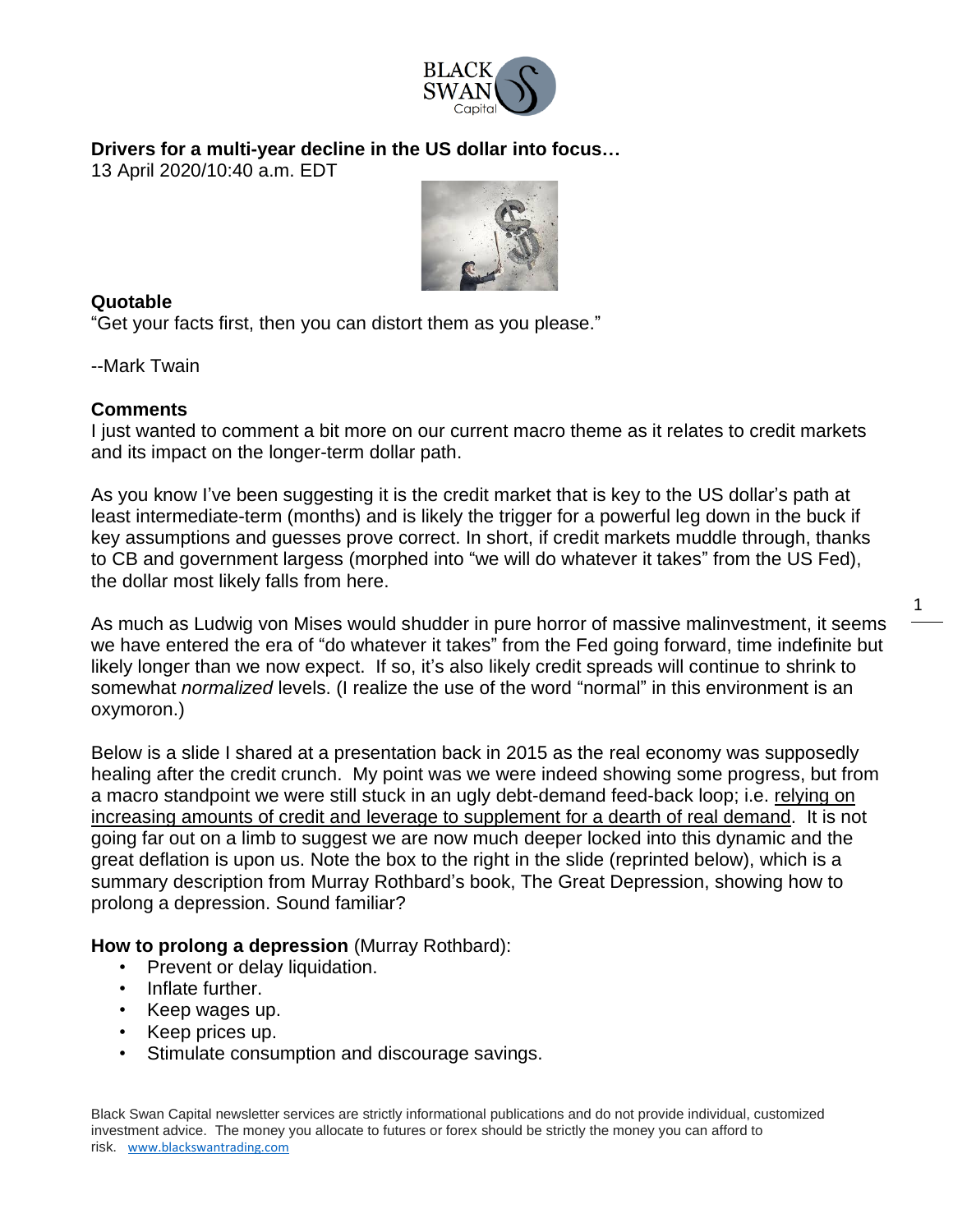



Usually the global reserve currency does well in the midst of global deflation, why is this time different? There seems a major credible push underway to find alternatives to the dollar as global reserve and funding currency (more on that below).

Below (next page) is a chart from Bloomberg showing the path of investment grade bond spread from 2012 to today. We saw a huge coronavirus triggered spike, then a sharp decline as the Empire stuck back with massive firepower. The Fed made it clear there it would do everything to keep the balls in the air.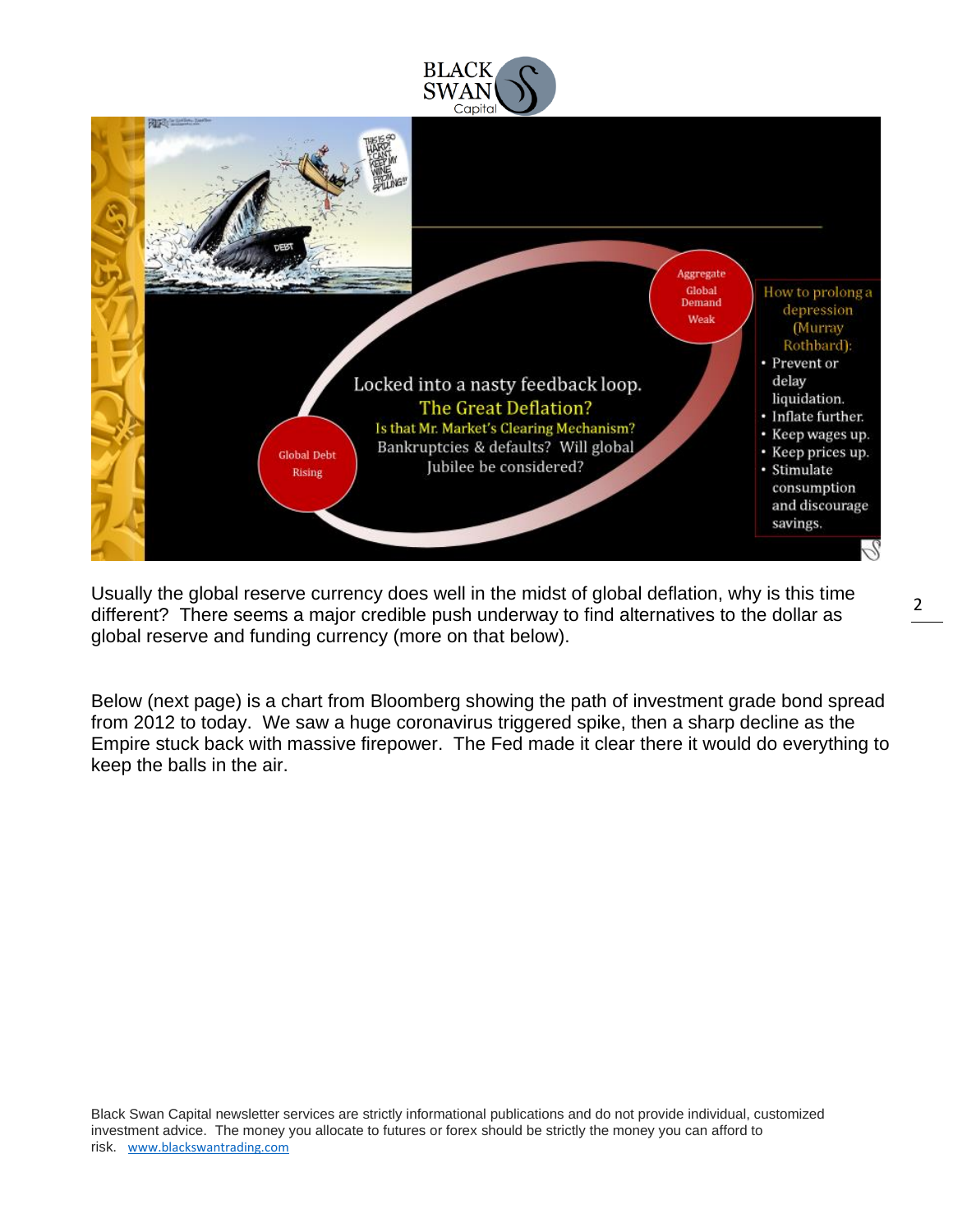

## **Investment Grade Spreads**

The Option Adjusted Spread of the US Bloomberg Barclays Invest ment Grade Corporate Master Index



Below is a chart of the US dollar index weekly; there seems a tacit relationship with spreads; i.e. the higher the spread in investment grade (denoting rising risk to the system) tend to be coincident (not perfect of course) to the movement in the US dollar index.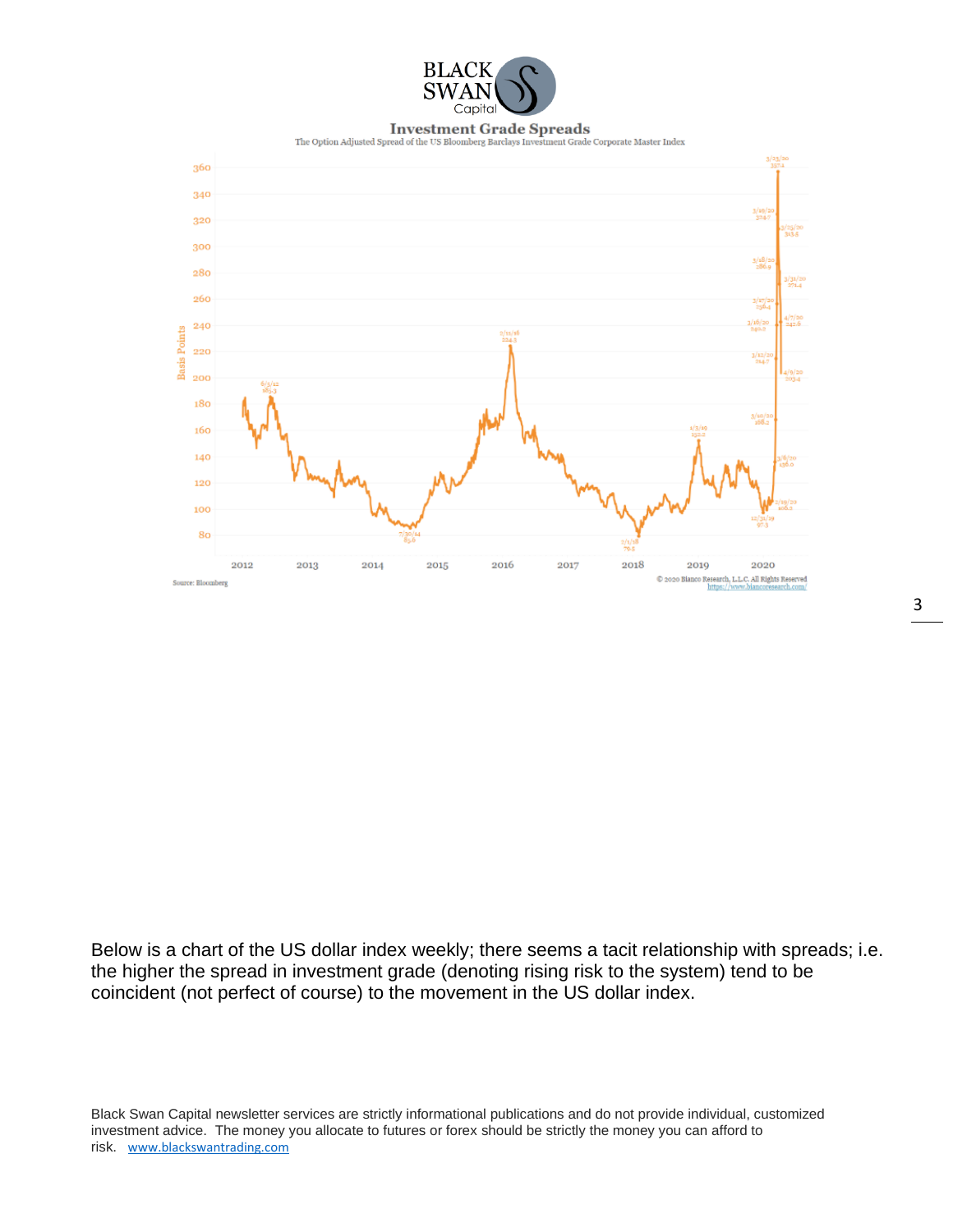

Black Swan Capital newsletter services are strictly informational publications and do not provide individual, customized investment advice. The money you allocate to futures or forex should be strictly the money you can afford to risk. [www.blackswantrading.com](http://www.blackswantrading.com/)

4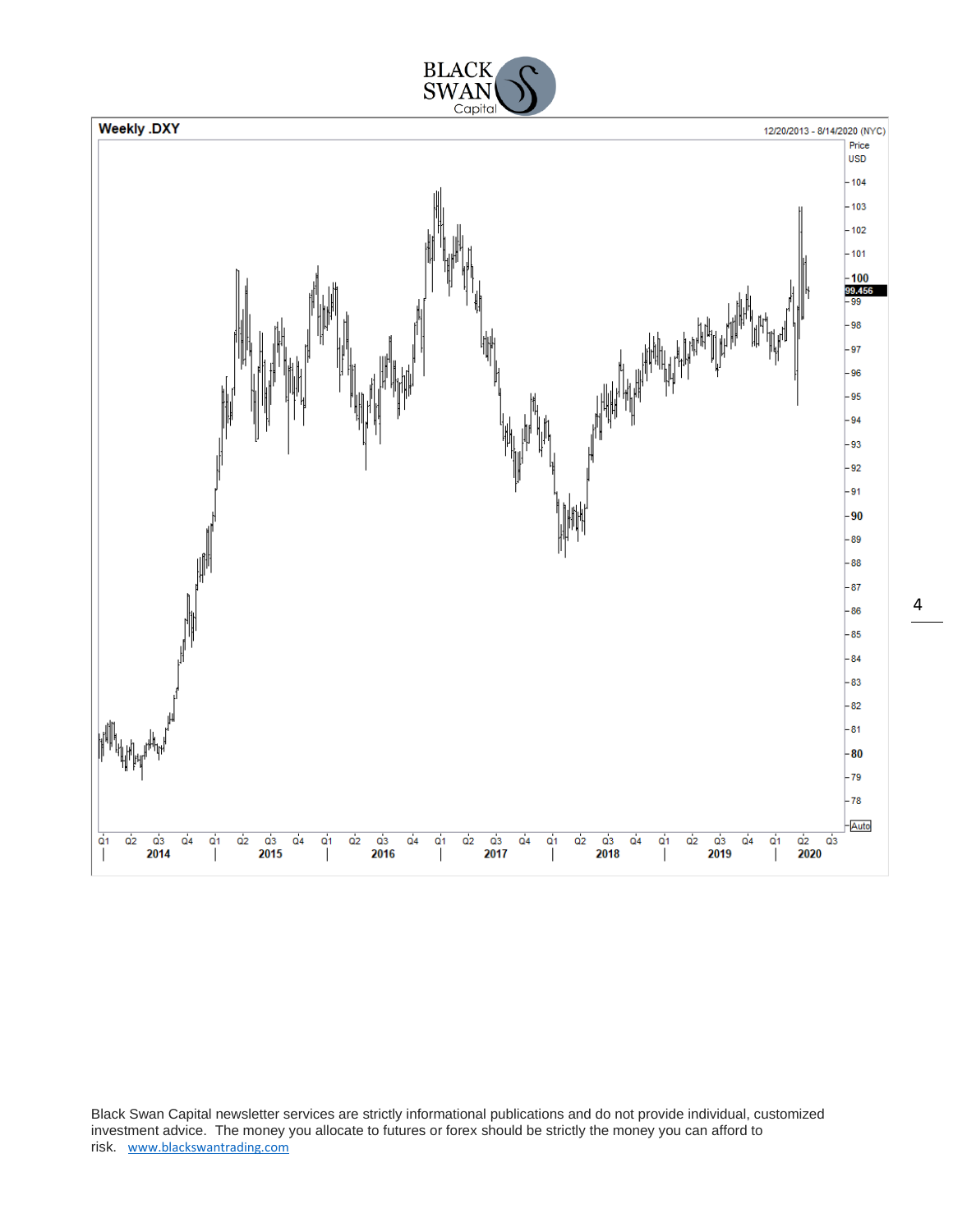

And here is a chart (from Marketear.com showing the Fed's balance sheet (purple line exploding higher) versus the bond volatility index (yellow line that has tumbled since the Fed did its thing the time frame captures 2008 credit crunch to now:



Two questions: 1) So, how is the Fed providing this much fire power; and 2) Does it mean the credit system will normalize over time?

Take from John Authers Bloomberg column this morning; Jim Bianca of Bianco Research explains how the Fed is providing all this firepower:

*So how can they do this? The Fed will finance a special purpose vehicle (SPV) for each acronym to conduct these operations. The Treasury, using the Exchange Stabilization Fund, will make an equity investment in each SPV and be in a "first loss" position. What does this mean? In essence, the Treasury, not the Fed, is buying all these securities and backstopping of loans; the Fed is acting as banker and providing financing. The Fed hired BlackRock Inc. to purchase these securities and handle the administration of the SPVs on behalf of the owner, the Treasury.*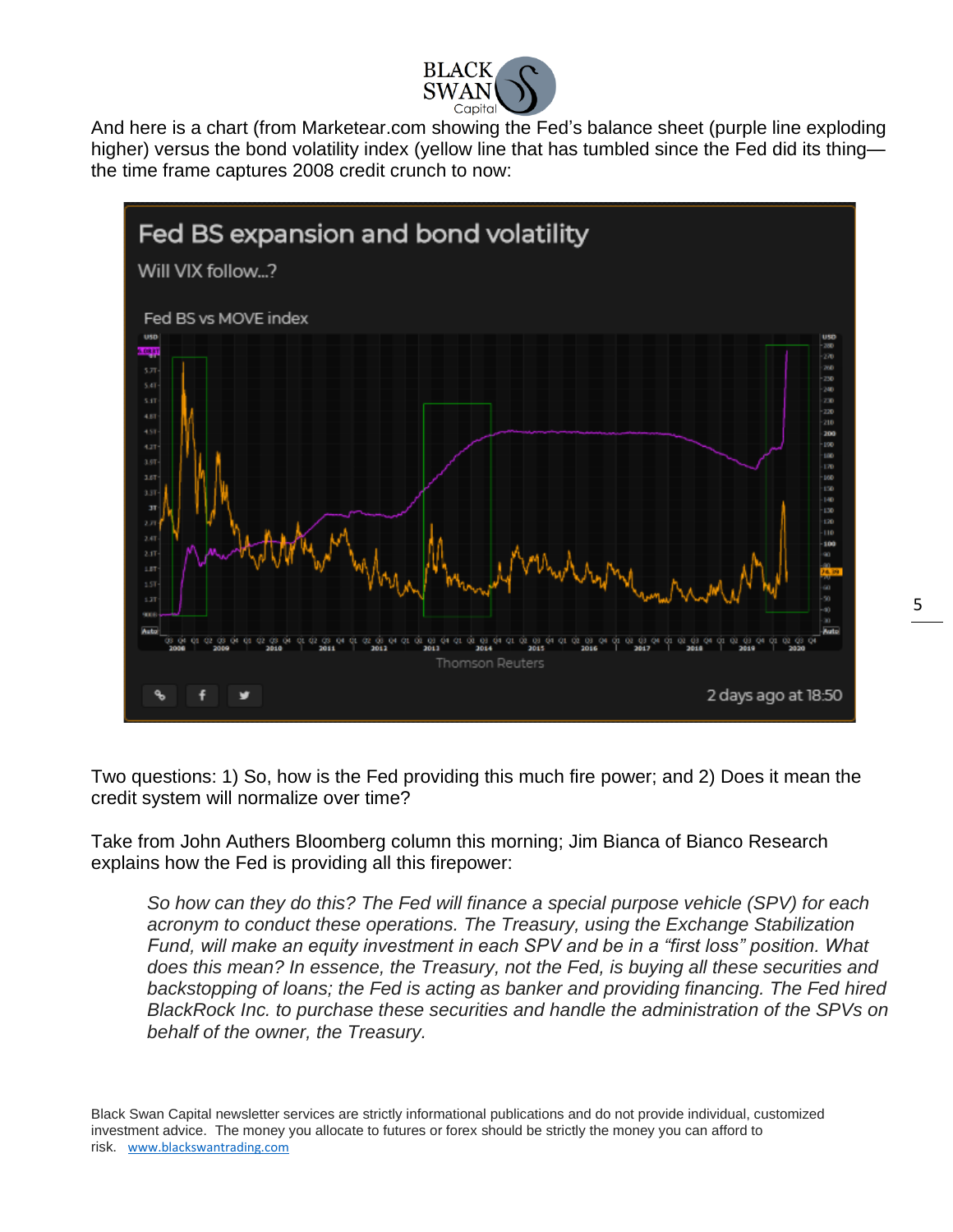

*In other words, the federal government is nationalizing large swaths of the financial markets. The Fed is providing the money to do it. BlackRock will be doing the trades.*

*This scheme essentially merges the Fed and Treasury into one organization. So, meet your new Fed chairman, Donald J. Trump.*

Given that arrangement, and knowing the new Fed Chairman (Donald Trump) isn't going to be worried about the US dollar falling and likely knows keeping the pedal to the metal in terms of stimulus will help achieve his secondary objective of pushing down lower against key trading competitors.

In addition to the wall of money from the Fed, the G-20 is now talking a debt deal to help relieve pressure on "lower income countries." As reported in the *FT* this morning:

*The G20 group of nations is closing in on a deal to offer lower income countries a moratorium on bilateral government loan repayments as part of a plan to tackle the Covid-19 pandemic and avoid an emerging markets debt crisis.*

*According to a senior G20 official, the initiative is due to be finalised at a finance ministers' meeting this week and would see a freeze on sovereign debt repayments for at least six months —possibly through to 2021 — in line with an appeal last month from the IMF and the World Bank.*

*Wealthy nations and multilateral institutions would use the time to draw up "very clear criteria, country-by-country of what exactly is going to happen", such as debt relief or deferment, the official said.*

*"For debt relief to happen it would take time for it to be co-ordinated," said the official, who did not want to be named because of the sensitivity of the discussions. "But what is immediately needed is to give these people space so they don't need to worry about the cash flow and debt servicing going to other countries, and they can use that money for their immediate needs."*

It seems, and we never want to expect success from an organization as convoluted as the G-20 is today, if this action is taken it will relieve dollar funding pressure in emerging market countries- - both a key driver of risk spreads and dollar strength so far during this crisis.

Given that we have known for years (see [John Maynard Keynes bancor](https://en.wikipedia.org/wiki/Bancor) idea) the dilemma of relying on the US dollar for global funding, though efficient, it creates also sorts of imbalances and boom-bust problem for smaller countries lacking access to deep capital markets, as developed market nations withdraw money from the periphery at a time of global stress (as discussed above). The other imbalance for the US is the constant current account deficit, as forecasted and defined by [Mr. Triffin's dilemma.](https://en.wikipedia.org/wiki/Triffin_dilemma) Thus, it is likely the US dollar's position as a reserve currency will come under continuous to in the months and years to come.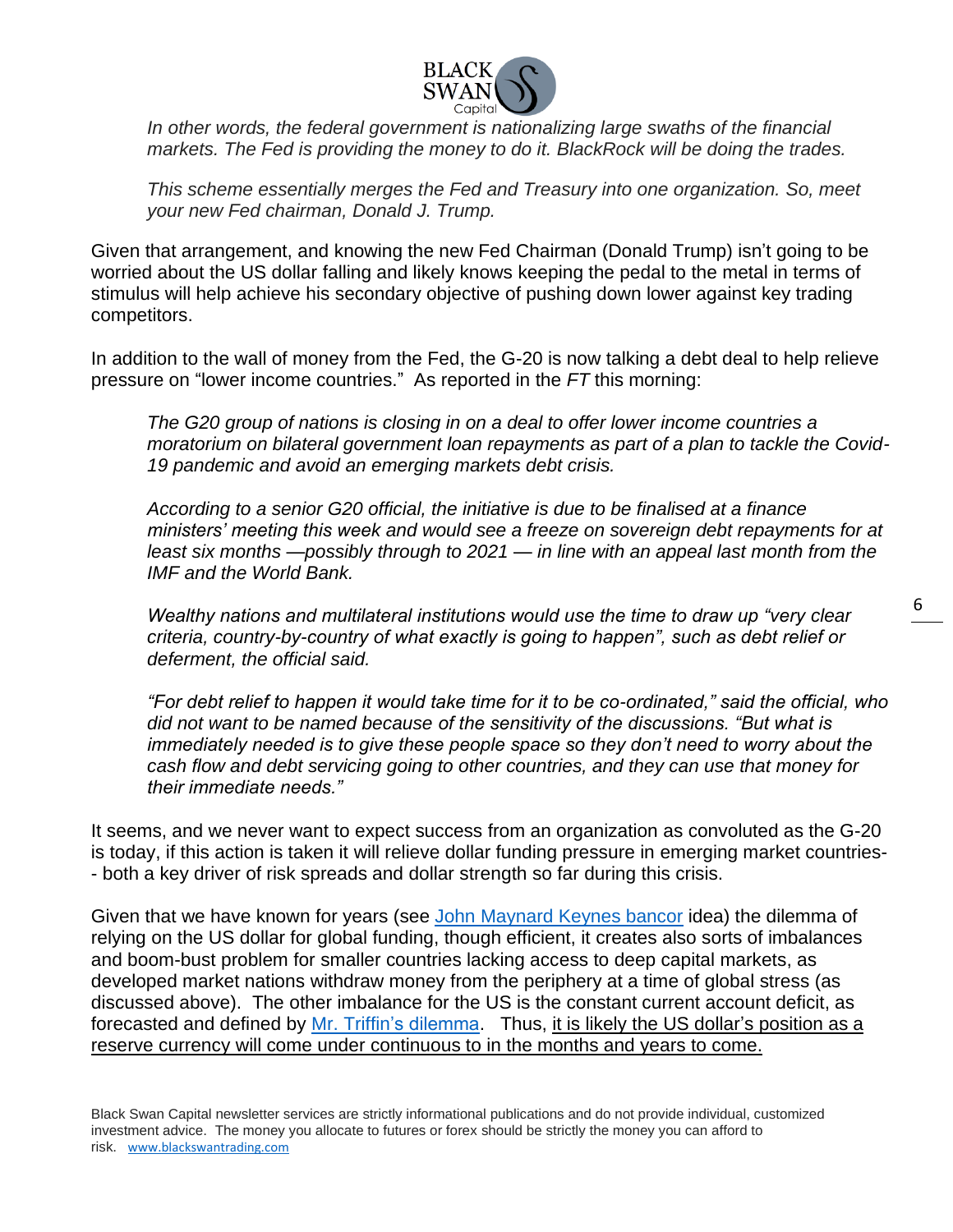

China, Russia, and Europe are quite unhappy with the current system of international payments known as [SWIFT.](https://en.wikipedia.org/wiki/Society_for_Worldwide_Interbank_Financial_Telecommunication) Because most international trade and capital flow is denominated in US dollars, the US dominates the SWIFT system. This domination of SWIFT effectively provides the US global sanctioning power with the flip of a switch.

Germany, France, and the UK have set up an alternative to SWIFT—it is known as Instex. The latest impetus for Instex is US strong arming on the Russian gas pipeline into Germany, and of course sanctions on Iran business dealings after the US abruptly withdrew from Iran nuclear agreement.

In fact, Europe successfully completed its first Instex transaction a few weeks ago:

*European nations have exported medical supplies to Iran as part of a mechanism set up to circumvent US sanctions on Tehran. The two sides have struggled over the past year to establish the INSTEX barter system. [\(DW.com\)](https://www.dw.com/en/europe-and-iran-complete-first-instex-deal-dodging-us-sanctions/a-52966842)*

China and Russia are looking at their own ways to dethrone the dollar in time (more and more trade between the two countries is being settled in Yuan and Roubles). And China's Belt and Road strategy, despite its pitfalls, is a big start down that path of greater internationalization of the Chinese currency. Additionally, China is working on the [E-Yuan](https://coinrevolution.com/chinas-e-yuan-will-be-more-cryptic-than-crypto/) as a payment's alternative for the interbank market. Though not there yet, this too could be a threat to dollar funding demand from Asia.

*USD Index Monthly Chart Next Page*